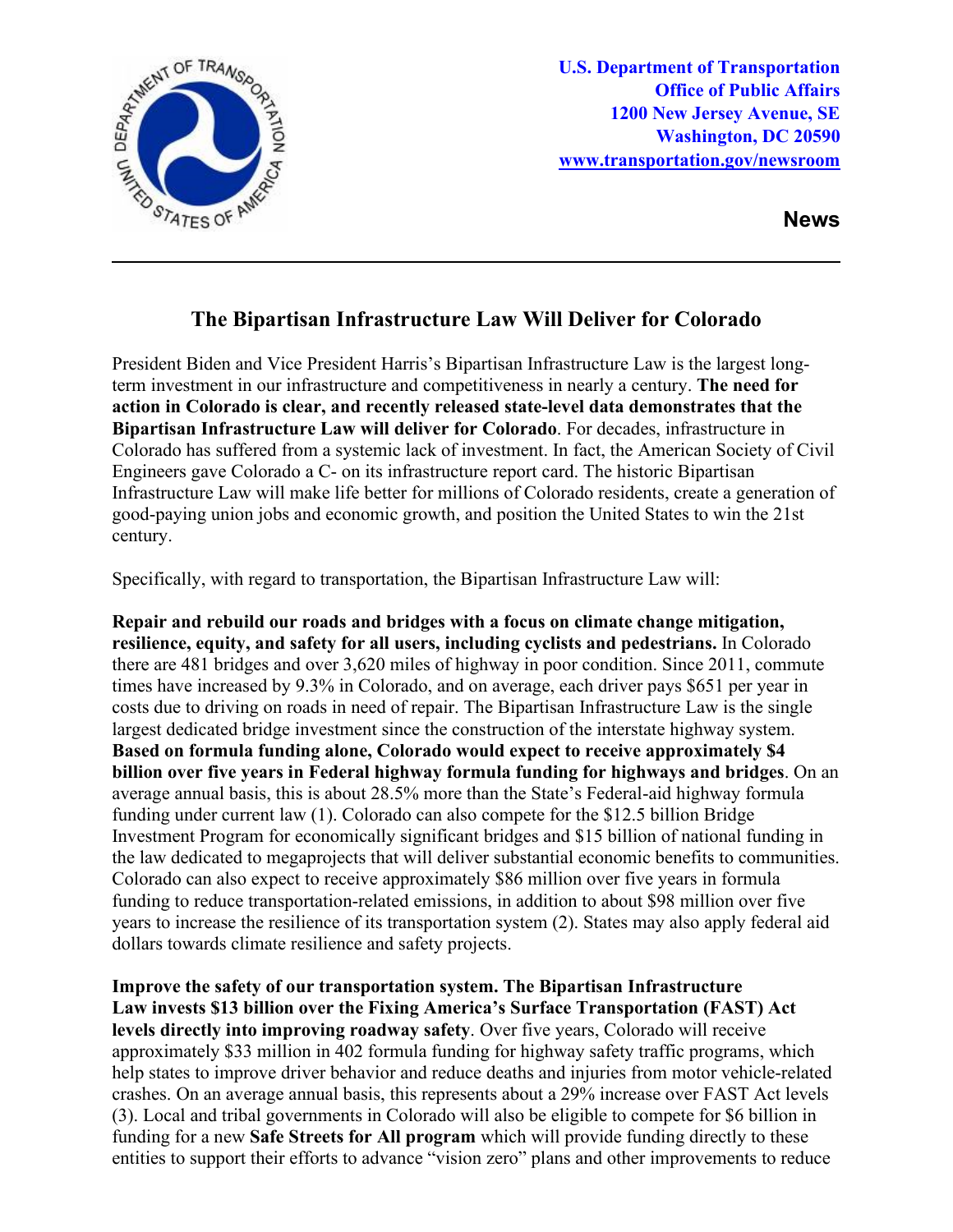crashes and fatalities, especially for cyclists and pedestrians. In addition, Colorado can expect to receive approximately \$39.5 million over five years in funding to augment their commercial motor vehicle (CMV) safety efforts to reduce CMV crashes through the Federal Motor Carrier Safety Administration's Motor Carrier Safety Assistance Program (MCSAP) formula grant. This represents about a 62% increase in funding compared to FAST Act levels (4). Colorado will be able to apply for funds to modernize data collection systems to collect near real time data on all reported crashes, including fatal ones, to enhance safety and to allow the Department to understand and address trends as they are identified. Colorado also includes communities that will be eligible to apply for grants to community owned utilities to support the repair or replacement of leaky and unsafe cast iron and bare steel natural gas distribution pipelines, some of which are over 100 years old.

**Improve healthy, sustainable transportation options for millions of Americans.** Coloradans who take public transportation spend an extra 74.6% of their time commuting and non-White households are 1.8 times more likely to commute via public transportation. 12.2% of transit vehicles in the state are past useful life. **Based on formula funding alone, Colorado would expect to receive about \$950 million over five years under the Bipartisan Infrastructure Law to improve public transportation options across the state (5). In the first year, this represents about a 34% increase over 2021 FAST Act formula transit funding levels.**

**Build a network of EV chargers to facilitate long-distance travel and provide convenient charging options.** The U.S. market share of plug-in electric vehicle (EV) sales is only one-third the size of the Chinese EV market – in 2020, plug-in electric vehicles made up only 2.3% of new car sales in the U.S., compared to 6.2% in China. The President believes that must change. The law invests \$7.5 billion to build out the first-ever national network of EV chargers in the United States and is a critical element in the Biden-Harris Administration's plan to accelerate the adoption of EVs to address the climate crisis and support domestic manufacturing jobs. **Under the Bipartisan Infrastructure Law, Colorado would expect to receive about \$57 million over five years to support the expansion of an EV charging network in the state (6). Colorado will also have the opportunity to apply for grants out of the \$2.5 billion available for EV charging.** 

**Modernize and expand passenger rail and improve freight rail efficiency and safety.** The Bipartisan Infrastructure Law includes \$66 billion above baseline to eliminate the Amtrak maintenance backlog, modernize the Northeast Corridor, and bring world-class rail service to areas outside the northeast and mid-Atlantic. Within these totals, \$22 billion would be provided as grants to Amtrak, \$24 billion as federal-state partnership grants for Northeast Corridor modernization, and \$12 billion for partnership grants for intercity rail service, including highspeed rail. On top of this, Colorado will be eligible to compete for \$5 billion for rail improvement and safety grants and \$3 billion for grade crossing safety improvements.

**Improve our nation's airports.** The United States built modern aviation, but our airports lag far behind our competitors. **Under the Bipartisan Infrastructure Law, airports in Colorado would receive approximately \$432 million for infrastructure development for airports over five years (7).** This funding will address airside and landside needs at airports, such as improving runways, taxiways and airport-owned towers, terminal development projects, and noise reduction projects. In addition, \$5 billion in discretionary funding is available over five years for airport terminal development projects that address the aging infrastructure of our nation's airports, including projects that expand accessibility for persons with disabilities, improve access for historically disadvantaged populations, improve energy efficiency, and improve airfield safety.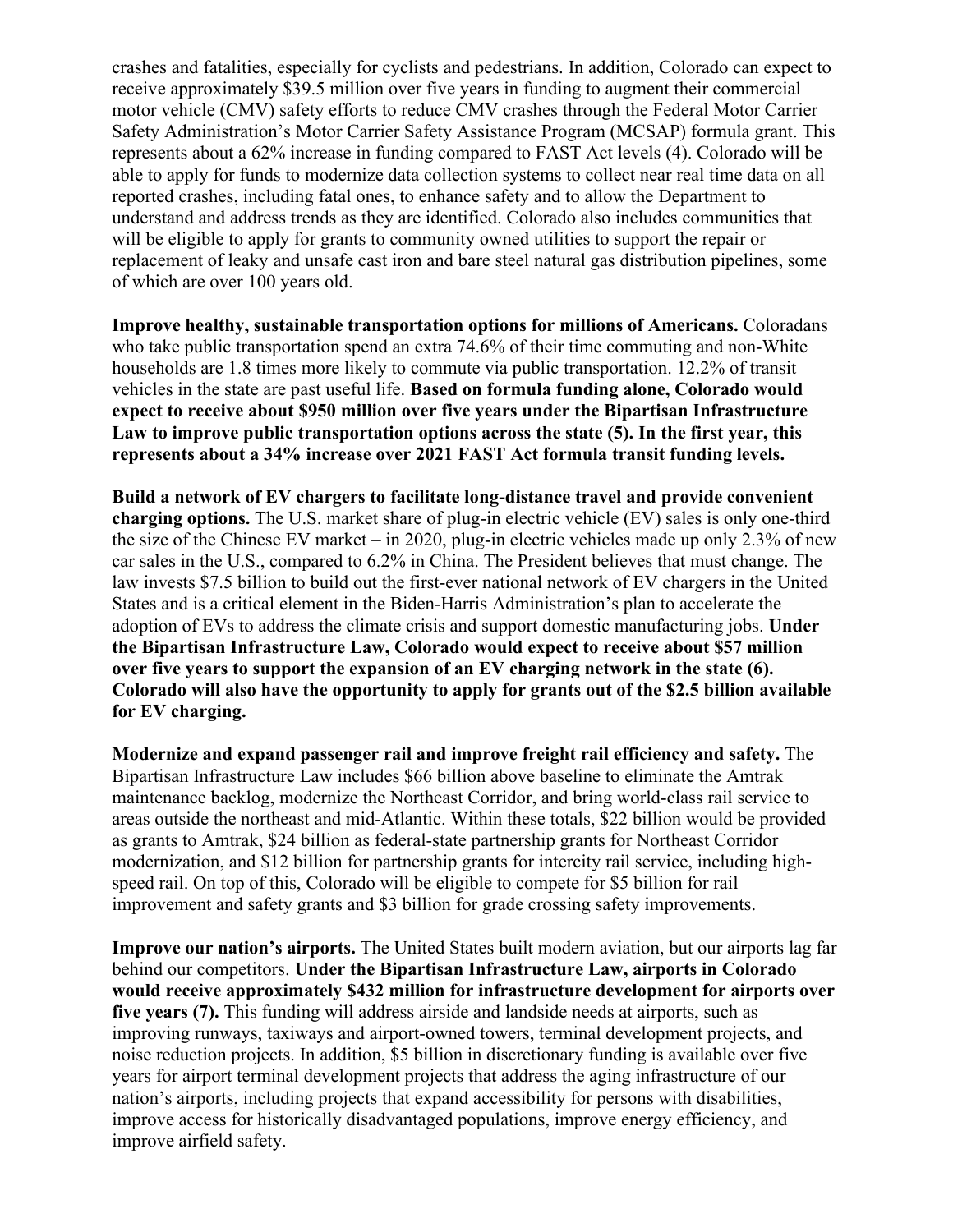**State and local governments can look forward to these new & expanded competitive grant programs in the Bipartisan Infrastructure Law (BIL) anticipated to launch over the course of the next year:** 

- **Safe Streets for All (\$6B, new)** This program will provide funding directly to local and tribal governments to support their efforts to advance "vision zero" plans and other improvements to reduce crashes and fatalities, especially for cyclists and pedestrians.
- **Rebuilding American Infrastructure with Sustainability and Equity (RAISE) Grants (\$15B, expanded)** – RAISE grants support surface transportation projects of local and/or regional significance.
- **Infrastructure for Rebuilding America (INFRA) Grants (\$14B, expanded)**  INFRA grants will offer needed aid to freight infrastructure by providing funding to state and local government for projects of regional or national significance. The BIL also raises the cap on multimodal projects to 30% of program funds.
- **Federal Transit Administration (FTA) Low and No Emission Bus Programs (\$5.6B, expanded)** – BIL expands this competitive program which provides funding to state and local governmental authorities for the purchase or lease of zero-emission and lowemission transit buses as well as acquisition, construction, and leasing of required supporting facilities.
- **FTA Buses + Bus Facilities Competitive Program (\$2.0B, expanded)** This program provides competitive funding to states and direct recipients to replace, rehabilitate, and purchase buses and related equipment and to construct bus-related facilities including technological changes or innovations to modify low or no emission vehicles or facilities.
- **Capital Investment Grants (CIG) Program (\$23B, expanded)** The BIL guarantees \$8 billion, and authorizes \$15 billion more in future appropriations, to invest in new highcapacity transit projects communities choose to build.
- **Federal Aviation Administration (FAA) Terminal Program (\$5B, new)** This discretionary grant program will provide funding for airport terminal development and other landside projects.
- **MEGA Projects (\$15B, new)** This new National Infrastructure Project Assistance grant program will support multi-modal, multi-jurisdictional projects of national or regional significance.
- **Promoting Resilient Operations for Transformative, Efficient, and Cost-saving Transportation (PROTECT) Program (\$8.7B, new)** – PROTECT will provide \$7.3 billion in formula funding to states and \$1.4 billion in competitive grants to eligible entities to increase the resilience of our transportation system. This includes funding for evacuation routes, coastal resilience, making existing infrastructure more resilient, or efforts to move infrastructure to nearby locations not continuously impacted by extreme weather and natural disasters.
- **5307 Ferry Program (\$150M, existing)** BIL retains the \$30 million per year passenger ferry program for ferries that serve urbanized areas.
- **Electric or Low Emitting Ferry Program (\$500M, new)** This competitive grant program will support the transition of passenger ferries to low or zero emission technologies.
- **Rural Ferry Program (\$2B, new)** This competitive grant program will ensure that basic essential ferry service continues to be provided to rural areas by providing funds to States to support this service.
- **Federal Highway Administration (FHWA) competitive grants for nationally significant bridges and other bridges (\$12.5B, new)** – This new competitive grant program will assist state, local, federal, and tribal entities in rehabilitating or replacing